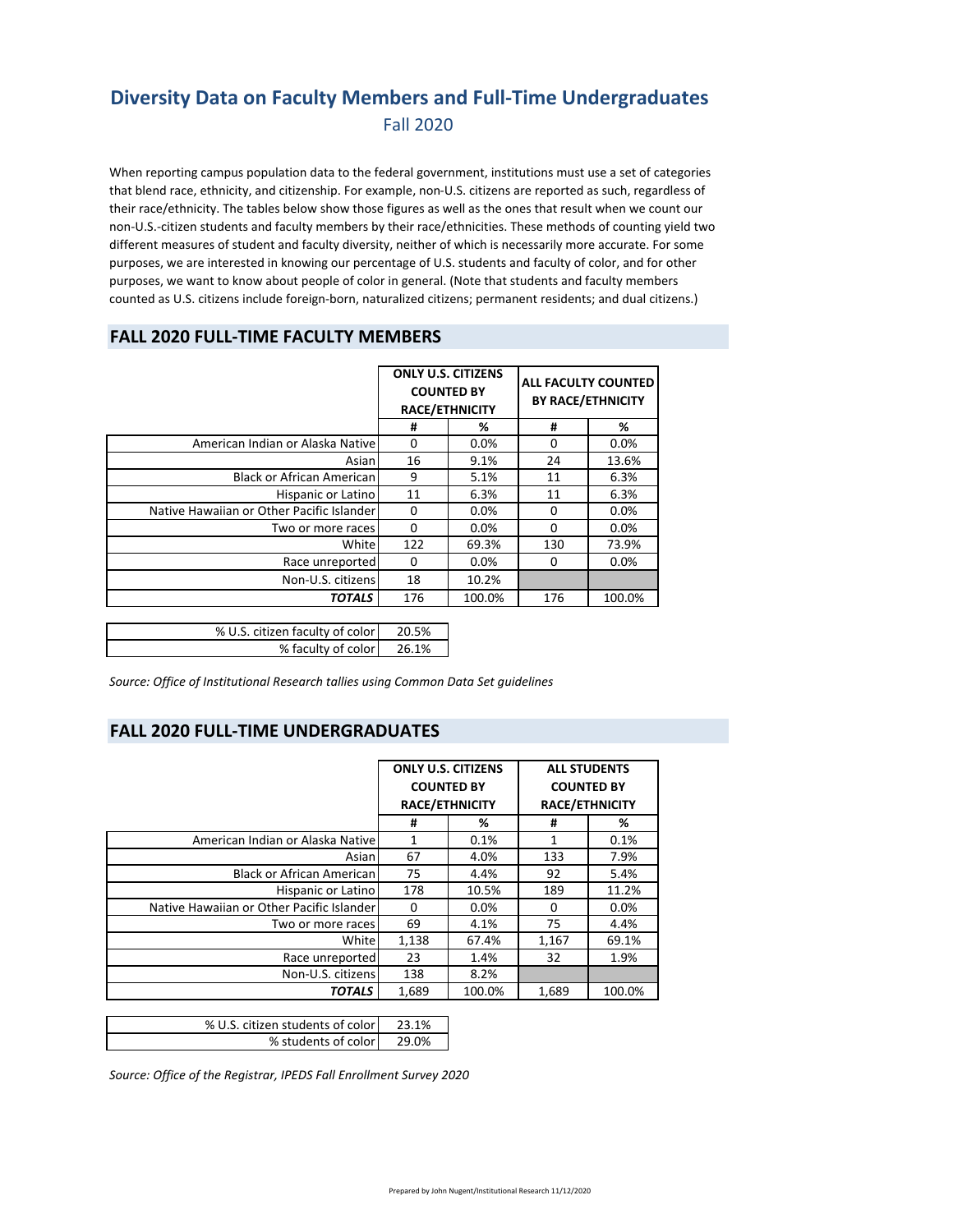## **Fall 2020 Full‐Time Faculty Members' and Students' Race/Ethnicity**

*Non‐U.S.‐citizen faculty members and students counted here by their race/ethnicity*

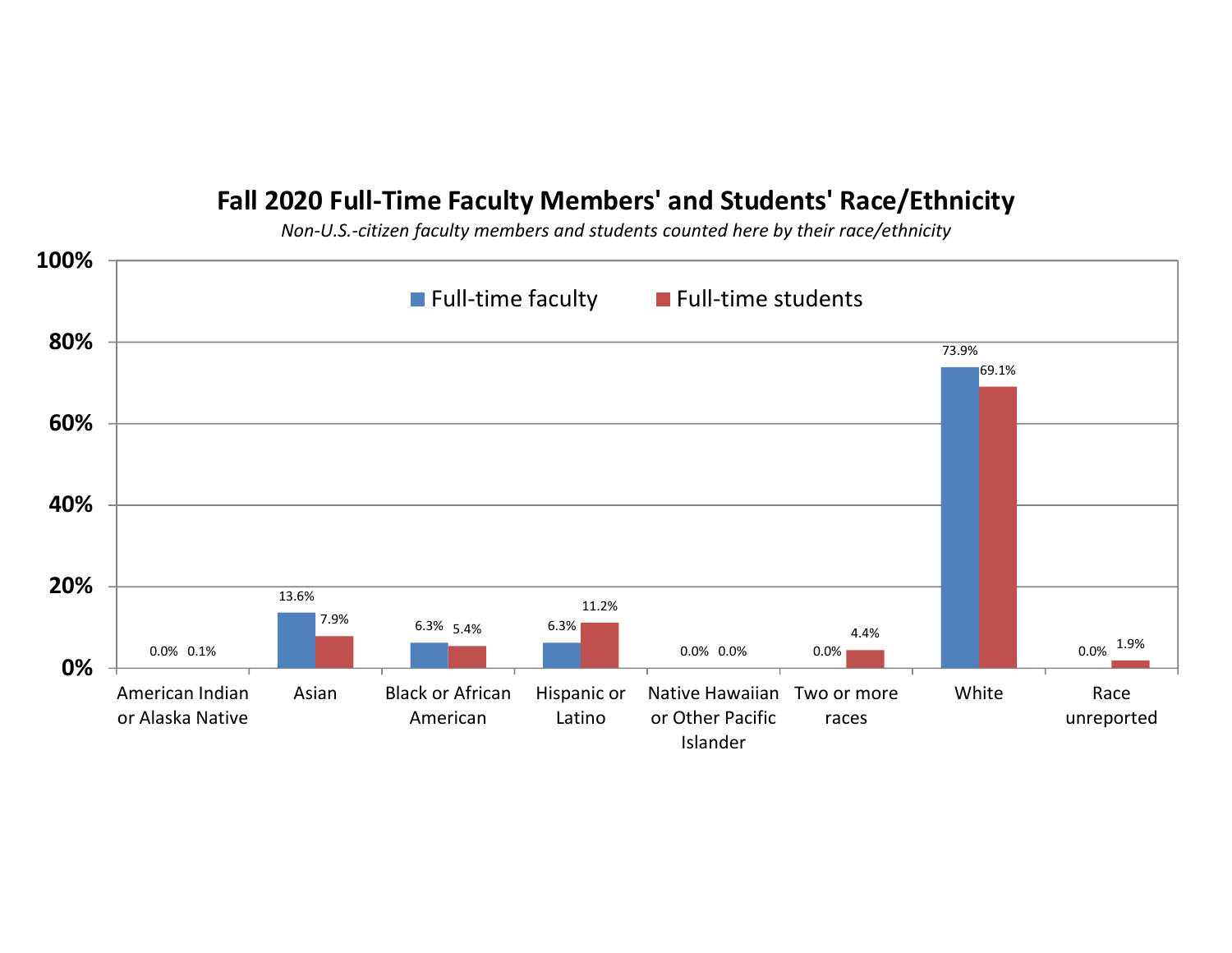## **Gender Composition of Connecticut College's Full‐Time Faculty, 2004‐05 to 2020‐21**

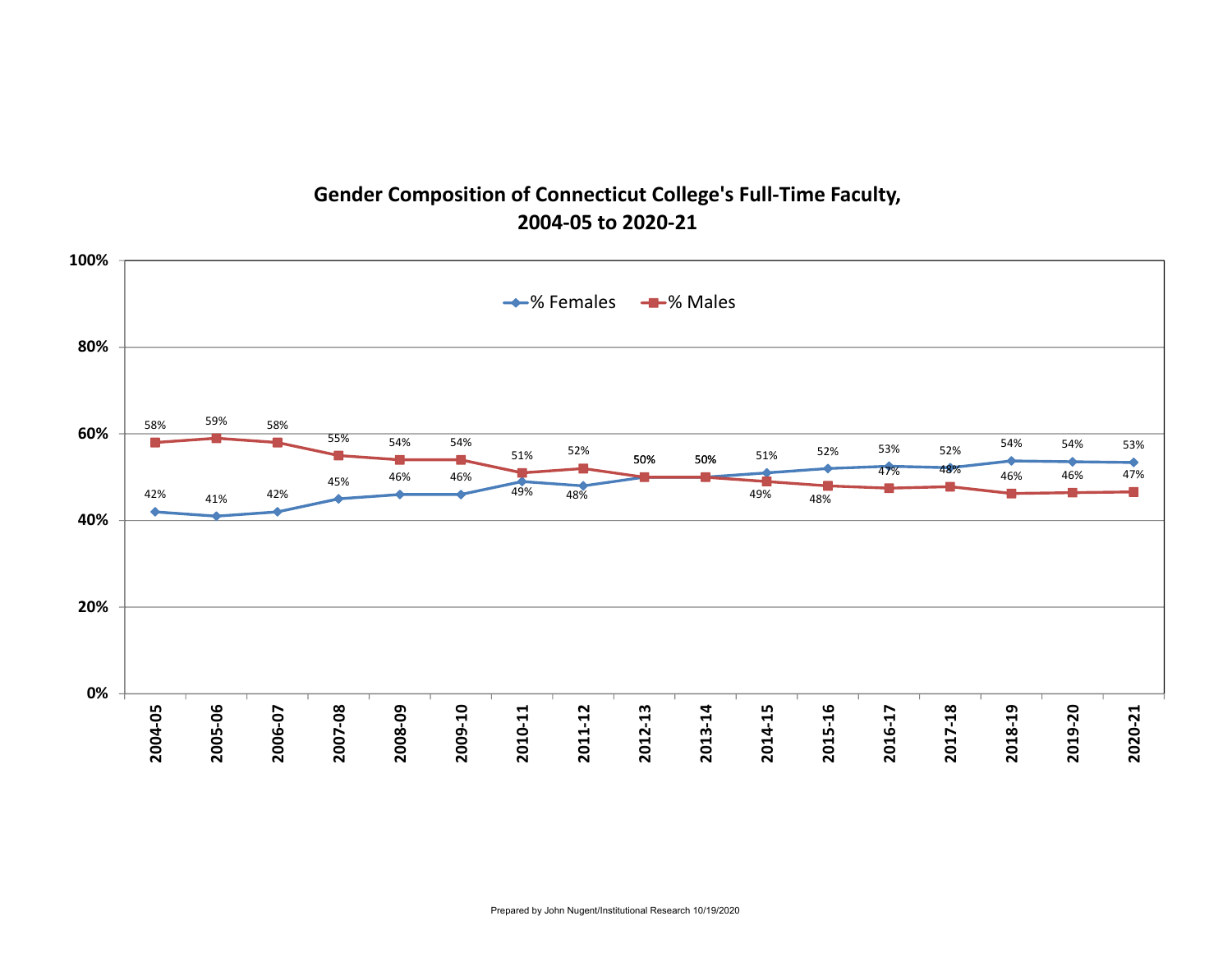## **Fall 2020 Faculty and Students of Color**

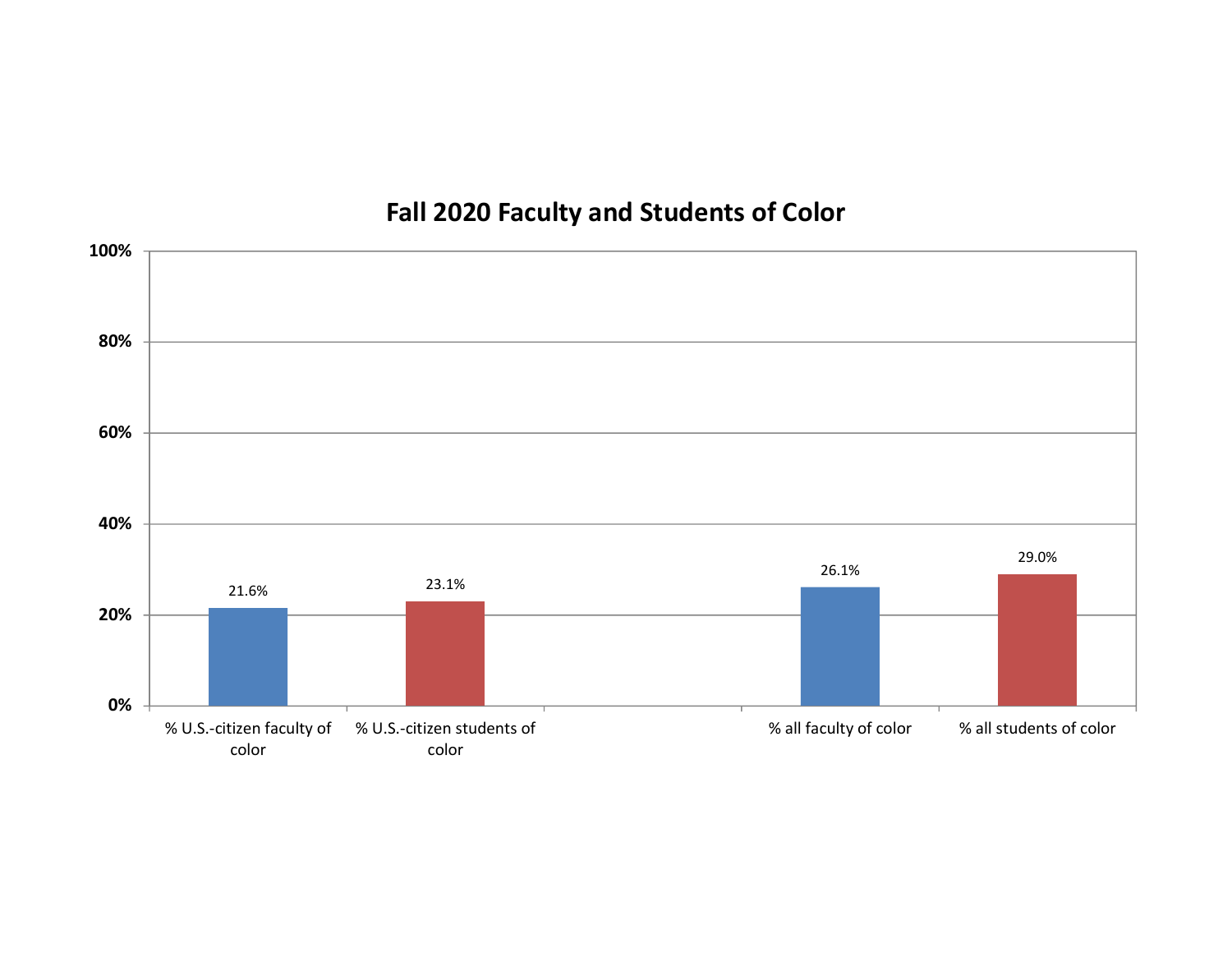### **Connecticut College Faculty of Color, AY 2004‐05 to Present**

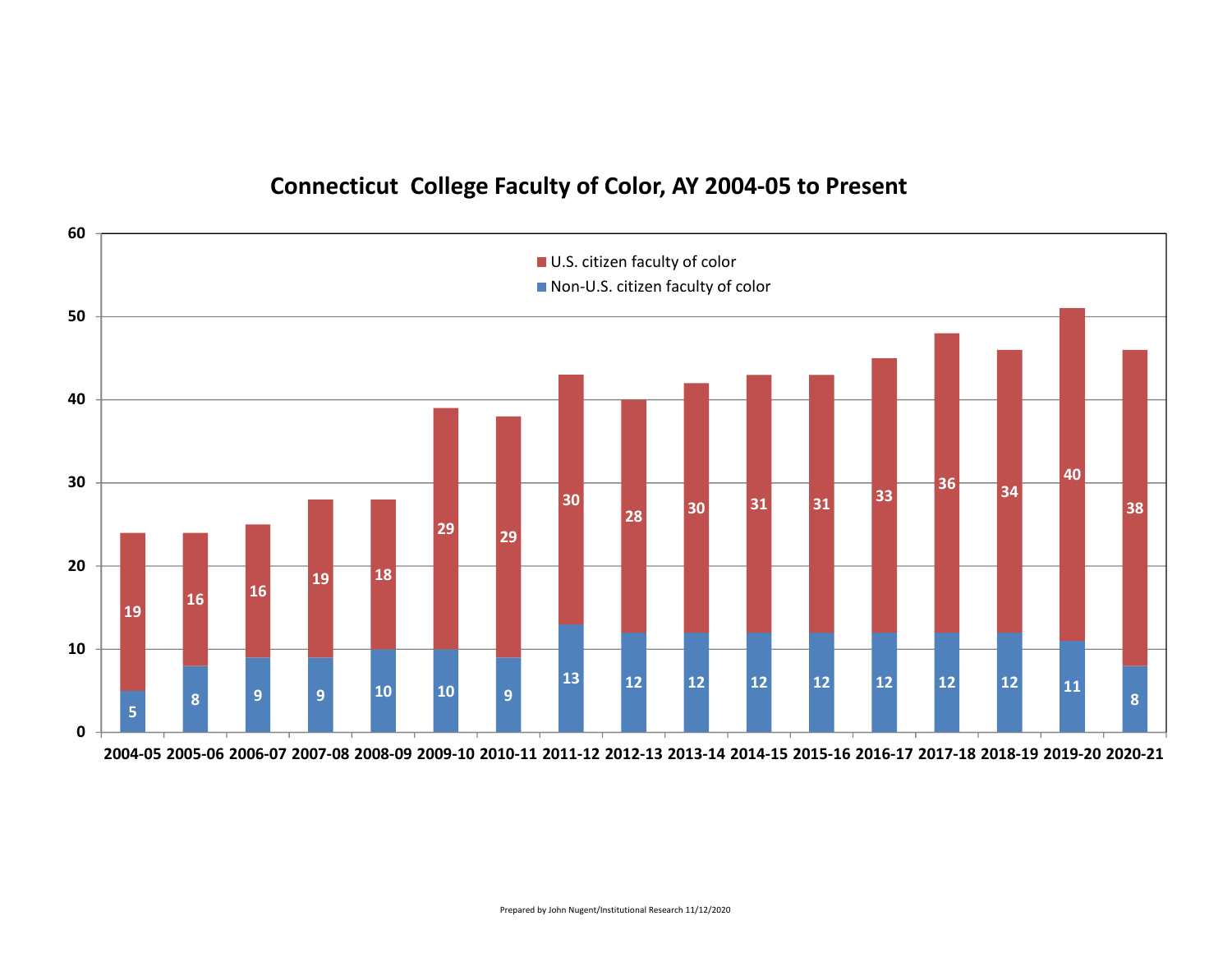

**# Faculty of Color by Gender, Fall 2004‐Fall 2020**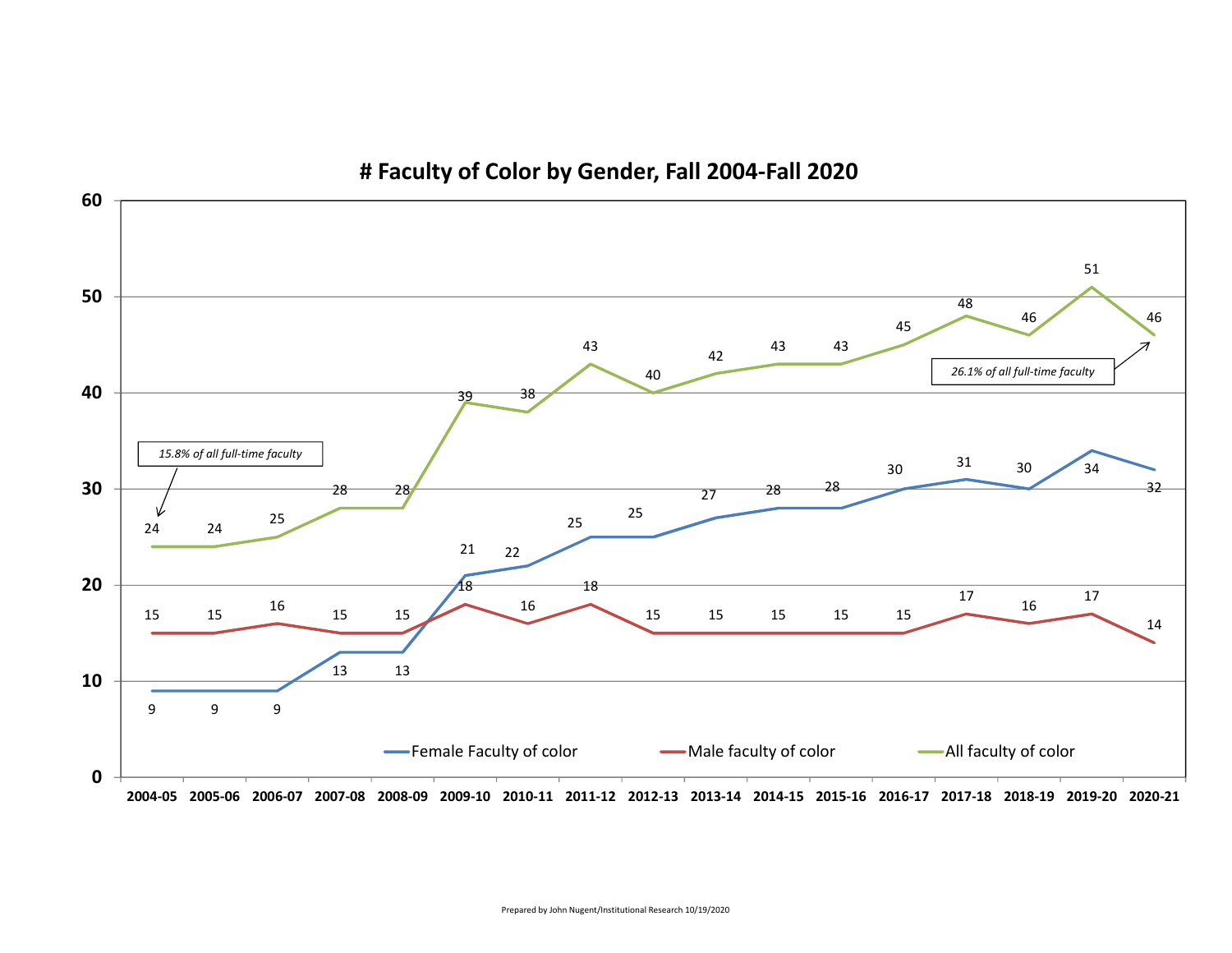# **Percentage of Full‐Time Faculty who are Persons of Color, Fall 2004 to Fall 2020**

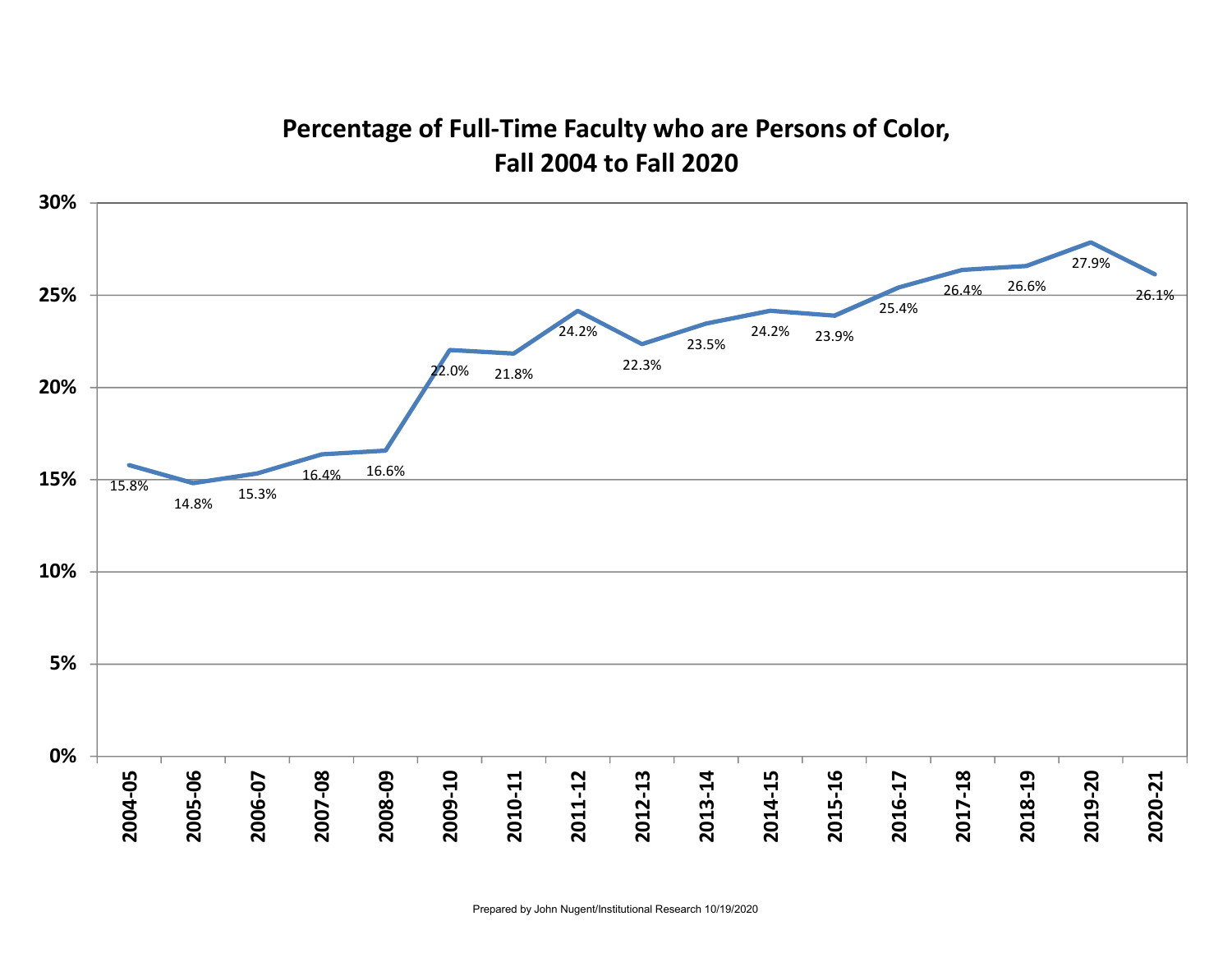### **Connecticut College Full‐Time Undergraduates**

*(Source: IPEDS Fall Enrollment Surveys)*

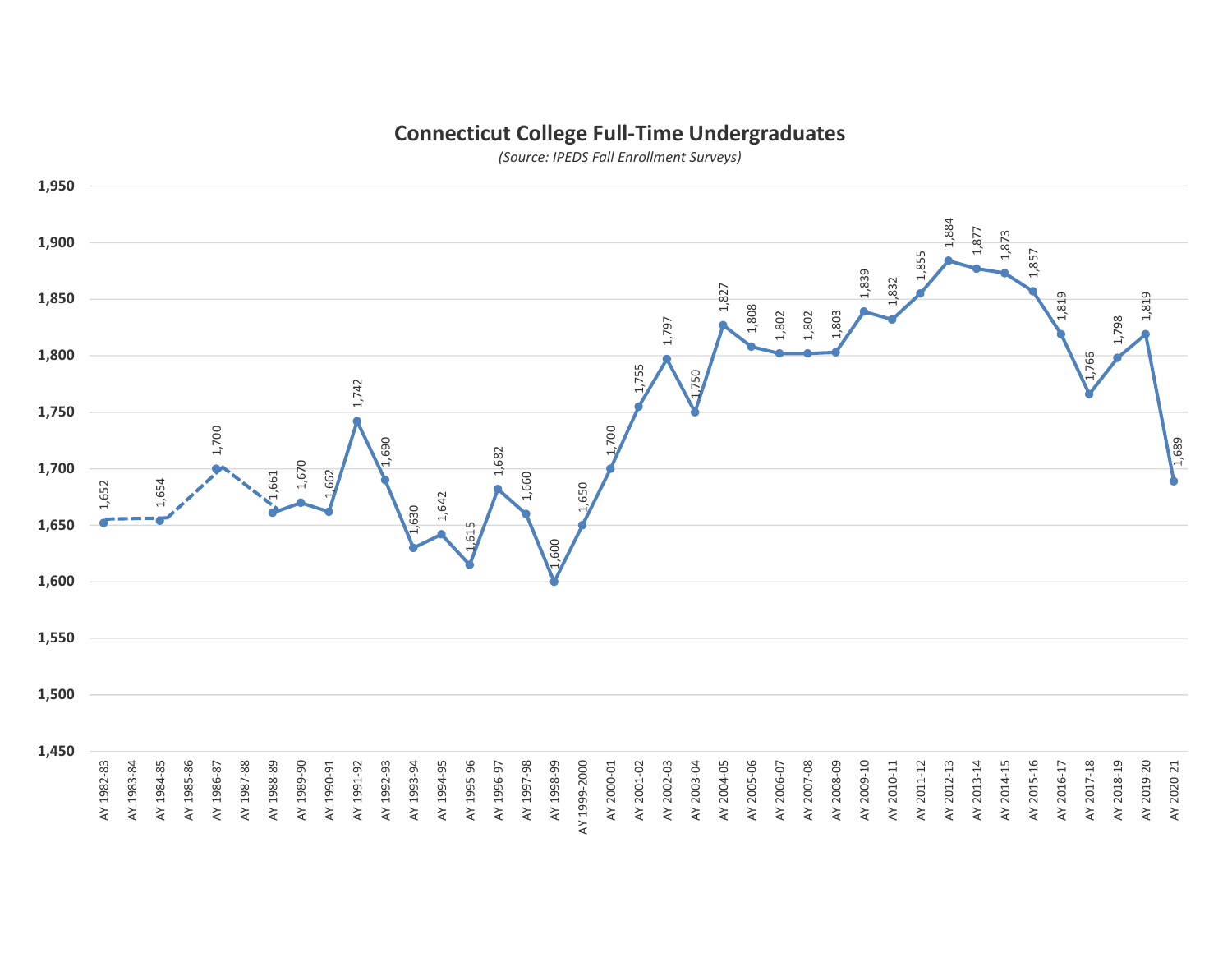#### **Historical Percentage of U.S. Students of Color, Fall 1982 to Fall 2020**

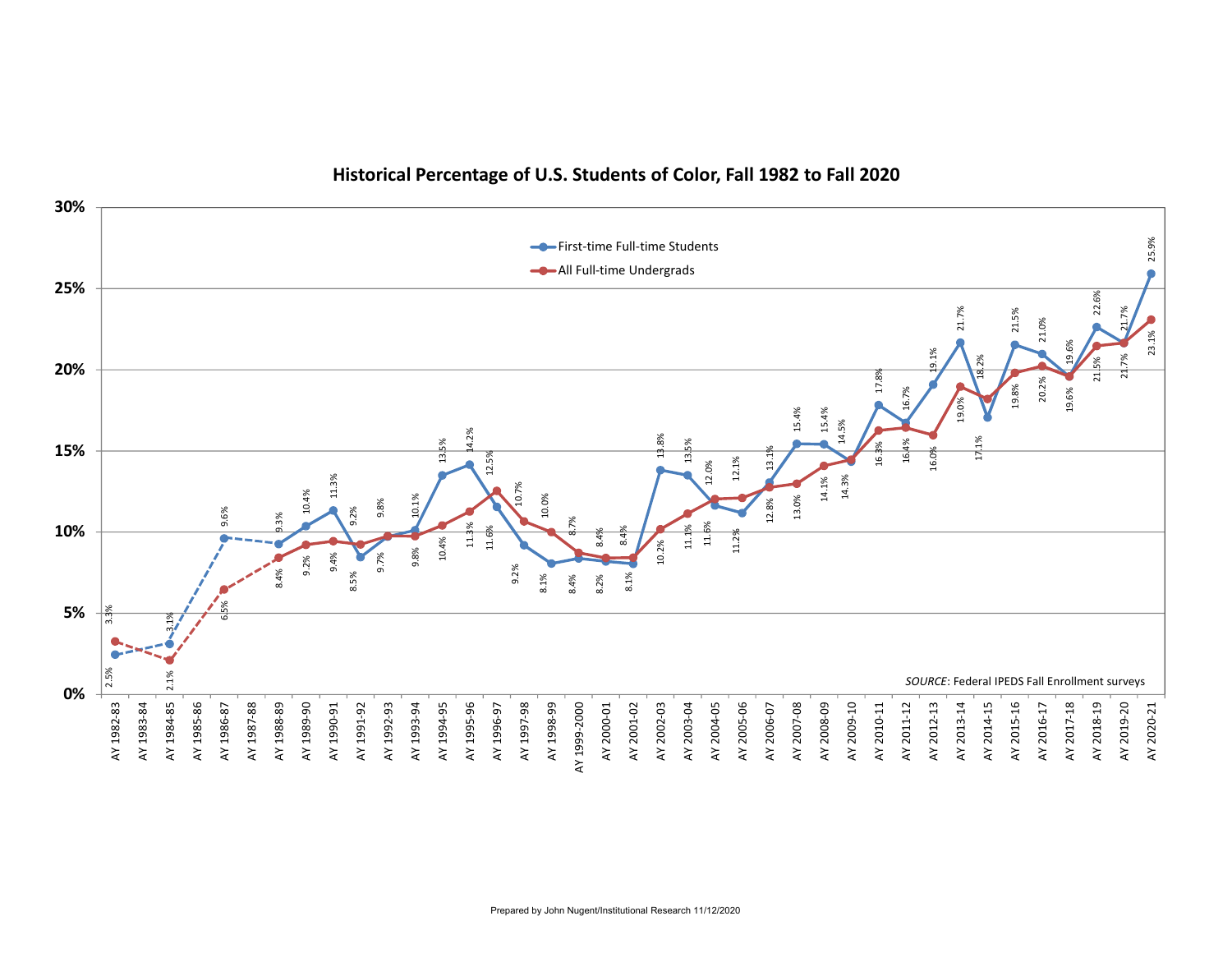

### **Numbers of Full‐Time Undergraduate U.S. Students of Color**